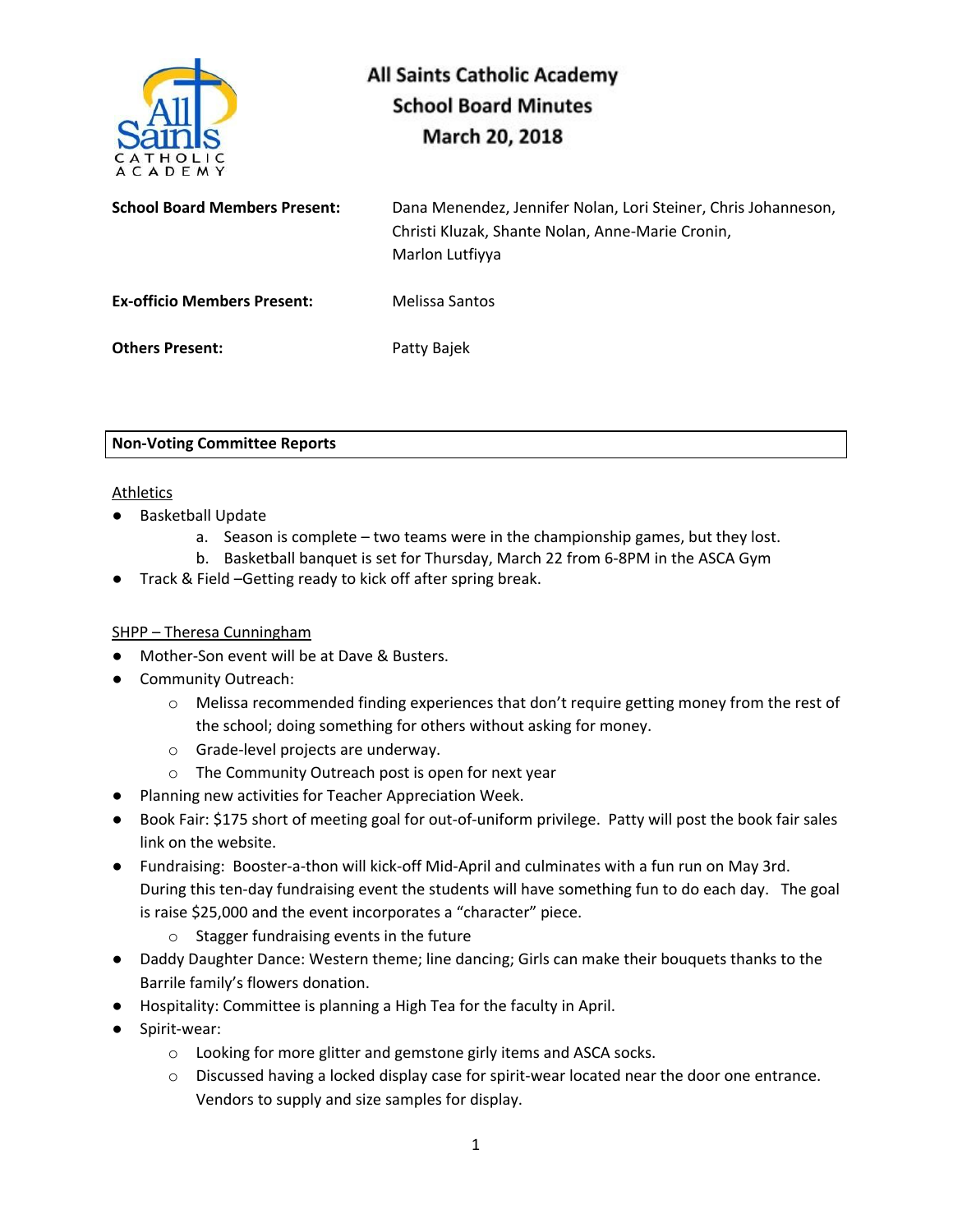- o Discussed having some inventory at the school for sale, e.g. every Friday organized and sold by SHHP.
- $\circ$  Looking for a vendor who will always be open like SI Sports. Note SI Sports is more expensive than Janor.
- Dinner Dance Auction: 264 people attended; met goal for the limo; 50/50 raised \$2,400; SHPP donated beer; Raffle tickets were sold at SMMP and St. Elizabeth Seton; Attendees liked to bid on items prior to event; most successful fundraising event to date.
- Mrs. Santos thanked Theresa for her work as SHPP President. She is very happy with what SHPP has accomplished this year. Mrs. Santos will include a list of accomplishments and costs associated with the events in a future *Saints Speak* newsletter.
- SHHP will focus on signage for booster-a-thon.
- Matt Wilhelm, a famous bmx biker, will visit the school in May to deliver an anti-bully message.

# **Pastor Report – Father Paul Hottinger**

● Father Paul was not at the meeting.

# **Principal Report – Melissa Santos**

- Mrs. Santos shared the parish and school sustainability dashboard.
- The superintendent and his staff will visit the school during the 2018-2019 school year.
- The DDA earned \$45,000 paddle, \$40,000 live auction, and \$36,000 in sponsorships. This was the most lucrative DDA in school history.
- The 5<sup>th</sup> grade parents were successful in planning the auction. Still looking for fourth grade parents to chair next year's event.
- Social studies curriculum/books will be replaced in grades K-8 next school year.
- Will review the religion books next year.
- Wrapping up teacher evaluations; lesson observation, and one-on-one evaluation/meeting.
- Working on the budget.
- Discussed whether there is a policy for school board member meeting attendance.
- Investigate school board charter to determine why Athletics and SHHP report at each monthly school board meeting.

## **Agenda Items**

Vice President Election

- Dana nominated Christi Kluzak to be the next Vice President and was unanimously approved by the Board.
- Propose adding an Ex-Officio position for the past-president. This person wouldn't have voting rights but will attend meetings as a consultant.